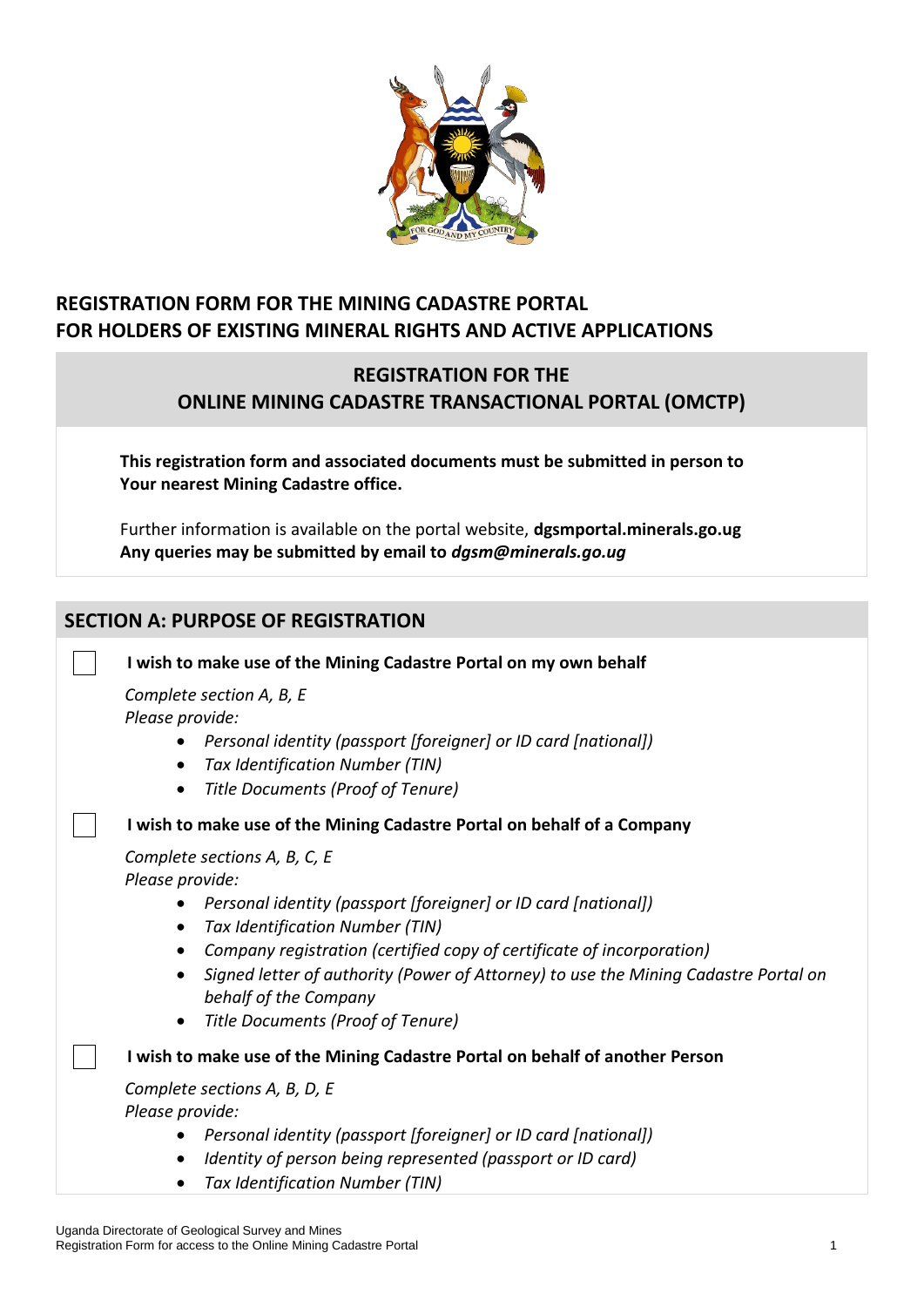| • Signed letter of authority (Power of Attorney) to use the Mining Cadastre Portal on |
|---------------------------------------------------------------------------------------|
| behalf of the Person                                                                  |

• *Title Documents (Proof of Tenure)*

#### **I am already a Registered User on the Mining Cadastre Portal and would like to act on behalf of an additional Company**

*Complete sections A, B, C, E*

*Please provide:*

- *Personal identity (passport [foreigner] or ID card [national])*
- *Tax Identification Number (TIN)*
- *Company registration (certified copy certificate of incorporation)*
- *Signed letter of authority (Power of Attorney) to use the Mining Cadastre Portal on behalf of the Company*

**I am already a Registered User on the Mining Cadastre Portal and would like to act on behalf of an additional Person**

*Complete sections A, B, D, E Please provide:*

- *Personal identity (passport [foreigner] or ID card [national])*
- *Tax Identification Number (TIN)*
- *Identity of person being represented (passport or ID card)*
- *Signed letter of authority (Power of Attorney) to use the Mining Cadastre Portal on behalf of the person*

#### **ADDENDUM FORMS**

**If there are additional users that you wish to add for the same company or person at the same time, then additionally complete Addendum Form A for each user.**

Number of additional users:

### **SECTION B: DETAILS FOR THE AUTHORISED USER (PERSON 1)**

| Surname                                                          |                                       |    |            |  |    |  |    |  |      |  |     |  |       |  |  |  |
|------------------------------------------------------------------|---------------------------------------|----|------------|--|----|--|----|--|------|--|-----|--|-------|--|--|--|
| <b>First Names</b>                                               |                                       |    |            |  |    |  |    |  |      |  |     |  |       |  |  |  |
| <b>Email Address</b><br>(used for login and email notifications) |                                       |    |            |  |    |  |    |  |      |  |     |  |       |  |  |  |
| <b>Mobile Number</b><br>(used for SMS notifications)             | e.g. +44822354111 not +44(0)822354111 |    |            |  |    |  |    |  |      |  |     |  |       |  |  |  |
| Title                                                            |                                       | Mr | <b>Mrs</b> |  | Ms |  | Dr |  | Prof |  | Hon |  | Other |  |  |  |
| <b>Identity Number</b>                                           | and $/$ or                            |    |            |  |    |  |    |  |      |  |     |  |       |  |  |  |

Uganda Directorate of Geological Survey and Mines Registration Form for access to the Online Mining Cadastre Portal 2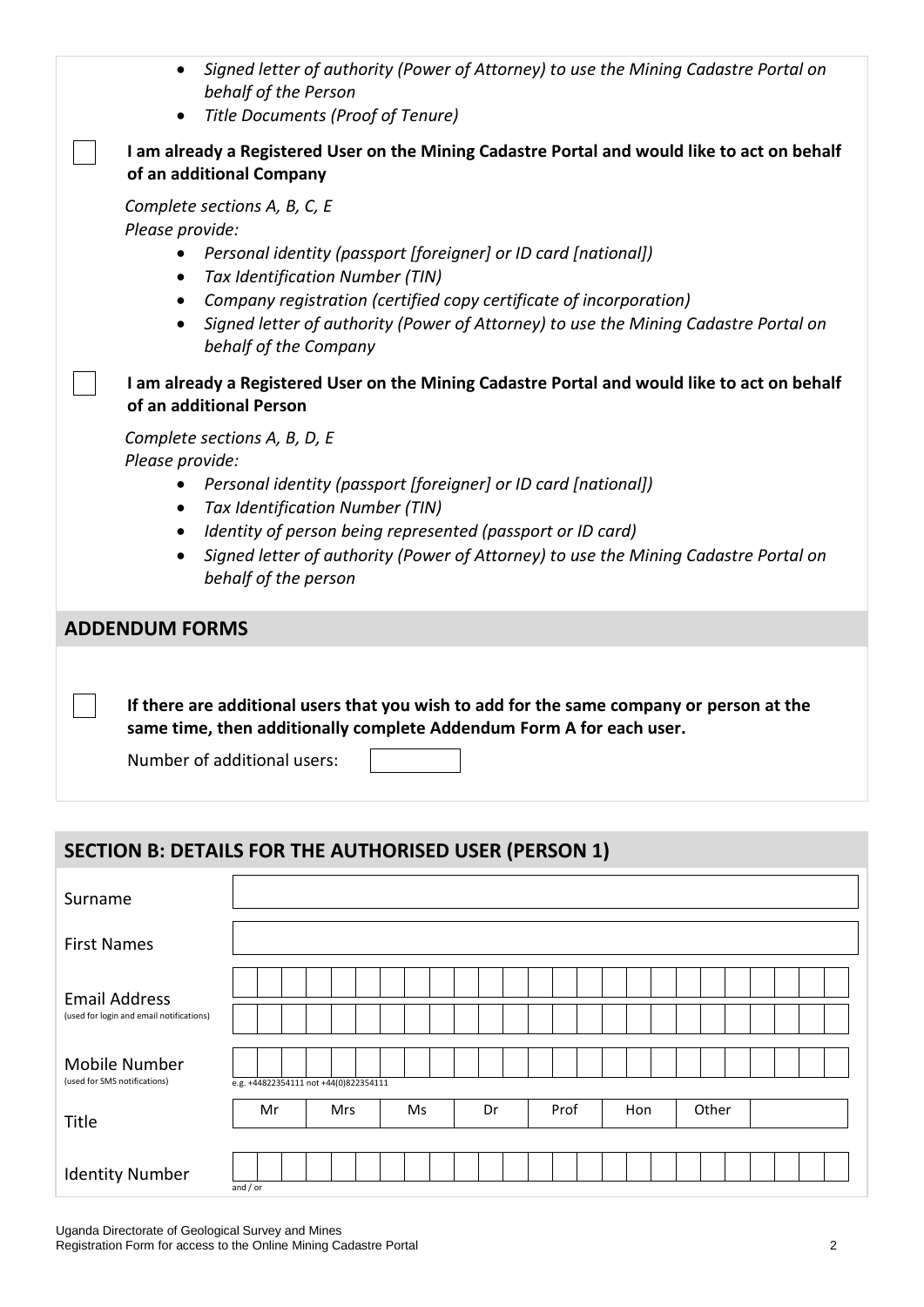| Passport Number         |                                                          |
|-------------------------|----------------------------------------------------------|
| <b>TIN</b>              |                                                          |
| Nationality             |                                                          |
| Date of Birth           | d<br>$\,$ m $\,$<br>$\vee$<br>$\,$ m<br>У<br>d<br>y<br>V |
| Gender                  | Male<br>Female                                           |
| <b>Physical Address</b> |                                                          |
| Line 1                  |                                                          |
| Line 2                  |                                                          |
| Line 3                  |                                                          |
| County / Province       |                                                          |
| Post Code / Zip         |                                                          |
| Country                 |                                                          |
| <b>Postal Address</b>   | Same as Physical                                         |
| Line 1                  |                                                          |
| Line 2                  |                                                          |
| Line 3                  |                                                          |
| County / Province       |                                                          |
| Post Code / Zip         |                                                          |
| Country                 |                                                          |
| Telephone 1             | e.g. +44822354111 not +44(0)822354111                    |
| Telephone 2             | e.g. +44822354111 not +44(0)822354111                    |
| Fax Number              | e.g. +44822354111 not +44(0)822354111                    |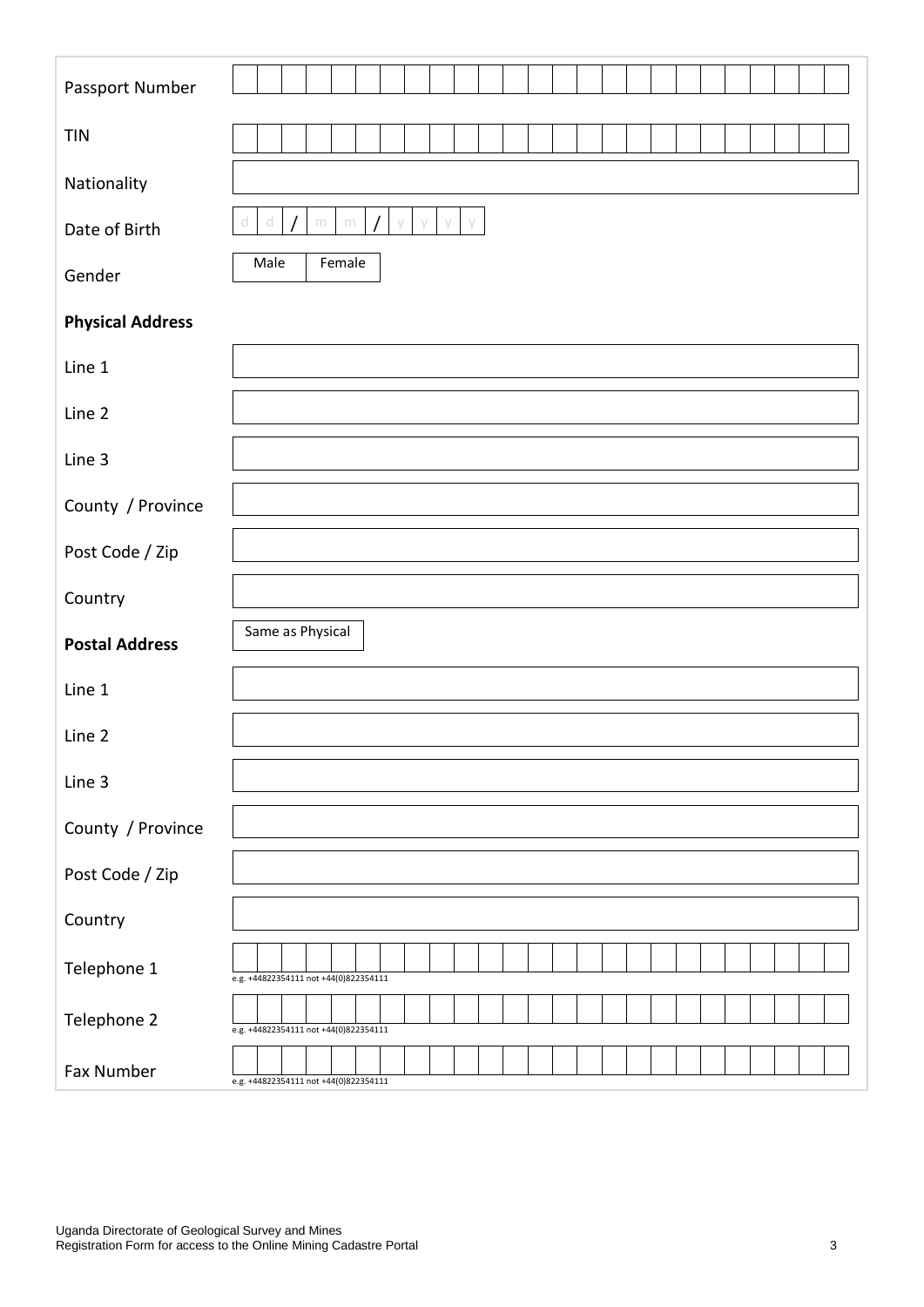# **SECTION C: COMPANY 1 DETAILS**

| Company Name             |                                              |
|--------------------------|----------------------------------------------|
| Registration             |                                              |
| Number                   |                                              |
| <b>TIN</b>               |                                              |
| Registered Country       |                                              |
| <b>Registration Date</b> | d<br>d<br>y<br>y<br>m<br>${\rm m}$<br>V<br>V |
| Company Type             | Private<br>Listed                            |
| <b>Email Address</b>     |                                              |
| <b>Physical Address</b>  |                                              |
| Line 1                   |                                              |
| Line 2                   |                                              |
| Line 3                   |                                              |
| County / Province        |                                              |
| Post Code / Zip          |                                              |
| Country                  |                                              |
| <b>Postal Address</b>    | Same as Physical                             |
| Line 1                   |                                              |
| Line 2                   |                                              |
| Line 3                   |                                              |
| County / Province        |                                              |
| Post Code / Zip          |                                              |
| Country                  |                                              |
| Telephone 1              | e.g. +44822354111 not +44(0)822354111        |
| Telephone 2              | e.g. +44822354111 not +44(0)822354111        |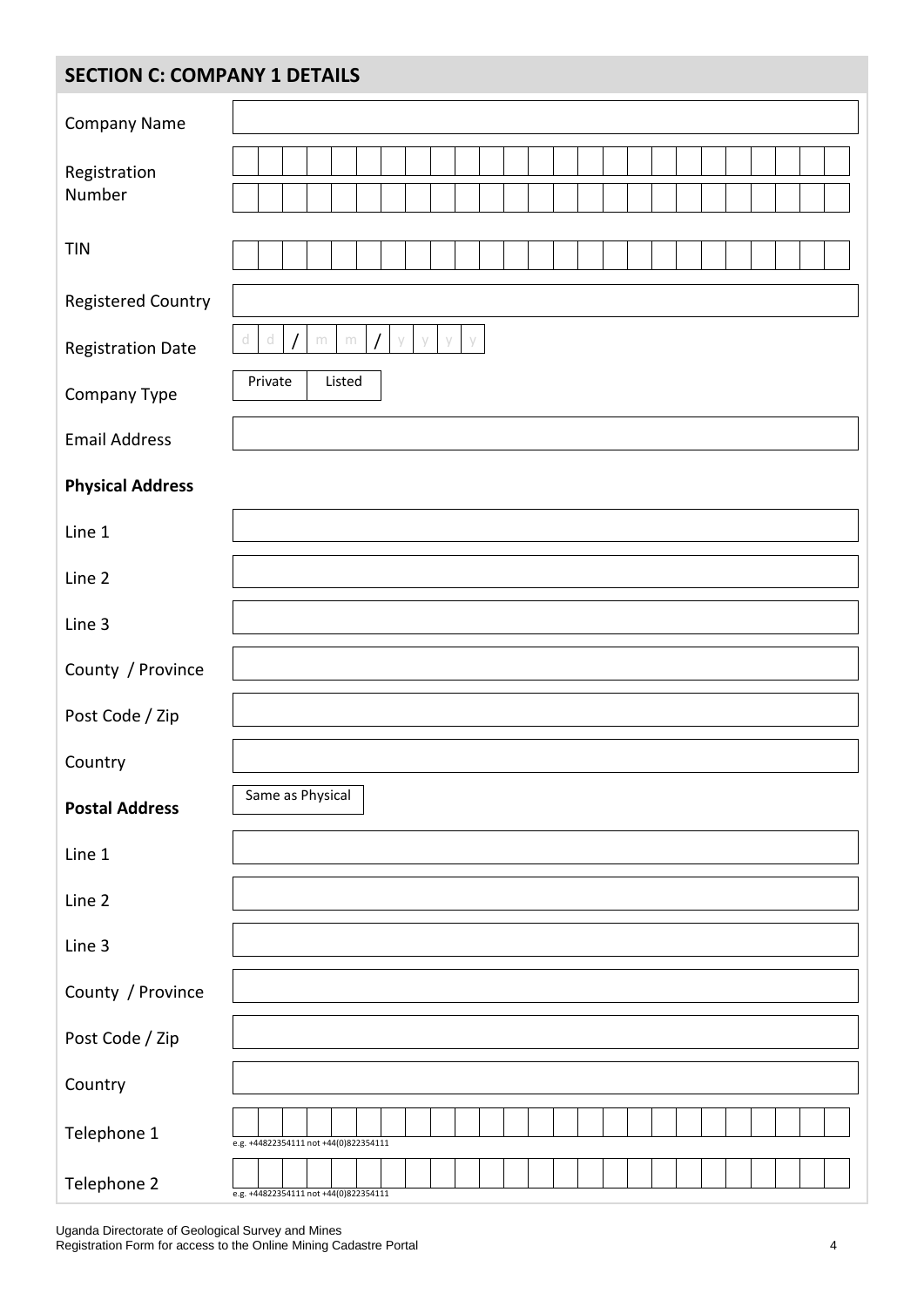| Fax Number | e.g. +44822354111 not +44(0)822354111 |  |  |  |  |  |  |  |  |  |  |  |  |
|------------|---------------------------------------|--|--|--|--|--|--|--|--|--|--|--|--|
| Website    |                                       |  |  |  |  |  |  |  |  |  |  |  |  |
|            |                                       |  |  |  |  |  |  |  |  |  |  |  |  |

| <b>SECTION C: COMPANY 2 DETAILS</b> |                                                   |
|-------------------------------------|---------------------------------------------------|
| Company Name                        |                                                   |
| Registration<br>Number              |                                                   |
| <b>TIN</b>                          |                                                   |
| <b>Registered Country</b>           |                                                   |
| <b>Registration Date</b>            | d<br>d<br>y<br>$\,$ m<br>${\rm m}$<br>y<br>У<br>y |
| Company Type                        | Private<br>Listed                                 |
| <b>Email Address</b>                |                                                   |
| <b>Physical Address</b>             |                                                   |
| Line 1                              |                                                   |
| Line 2                              |                                                   |
| Line 3                              |                                                   |
| County / Province                   |                                                   |
| Post Code / Zip                     |                                                   |
| Country                             |                                                   |
| <b>Postal Address</b>               | Same as Physical                                  |
| Line 1                              |                                                   |
| Line 2                              |                                                   |
| Line 3                              |                                                   |
| County / Province                   |                                                   |
| Post Code / Zip                     |                                                   |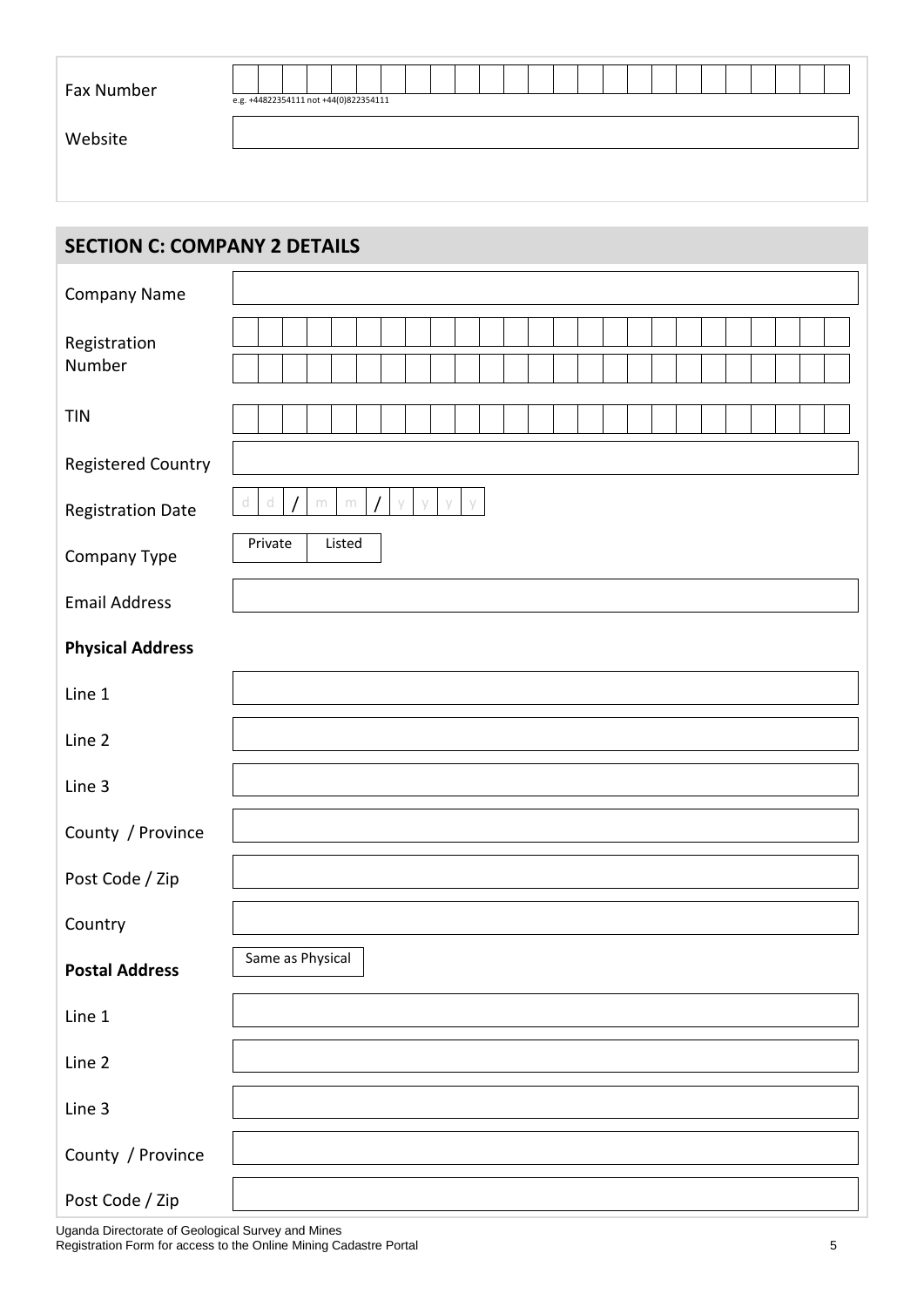| Country           |                                       |
|-------------------|---------------------------------------|
| Telephone 1       | e.g. +44822354111 not +44(0)822354111 |
| Telephone 2       | e.g. +44822354111 not +44(0)822354111 |
| <b>Fax Number</b> | e.g. +44822354111 not +44(0)822354111 |
| Website           |                                       |

## **SECTION C: COMPANY 3 DETAILS**

| <b>Company Name</b>       |                                            |
|---------------------------|--------------------------------------------|
| Registration<br>Number    |                                            |
| <b>Registered Country</b> |                                            |
| <b>TIN</b>                |                                            |
| <b>Registration Date</b>  | $\mathbb{C}$<br>d<br>$\,$ m<br>$\,$ m<br>V |
| Company Type              | Private<br>Listed                          |
| <b>Email Address</b>      |                                            |
| <b>Physical Address</b>   |                                            |
| Line 1                    |                                            |
| Line 2                    |                                            |
| Line 3                    |                                            |
| County / Province         |                                            |
| Post Code / Zip           |                                            |
| Country                   |                                            |
| <b>Postal Address</b>     | Same as Physical                           |
| Line 1                    |                                            |
| Line 2                    |                                            |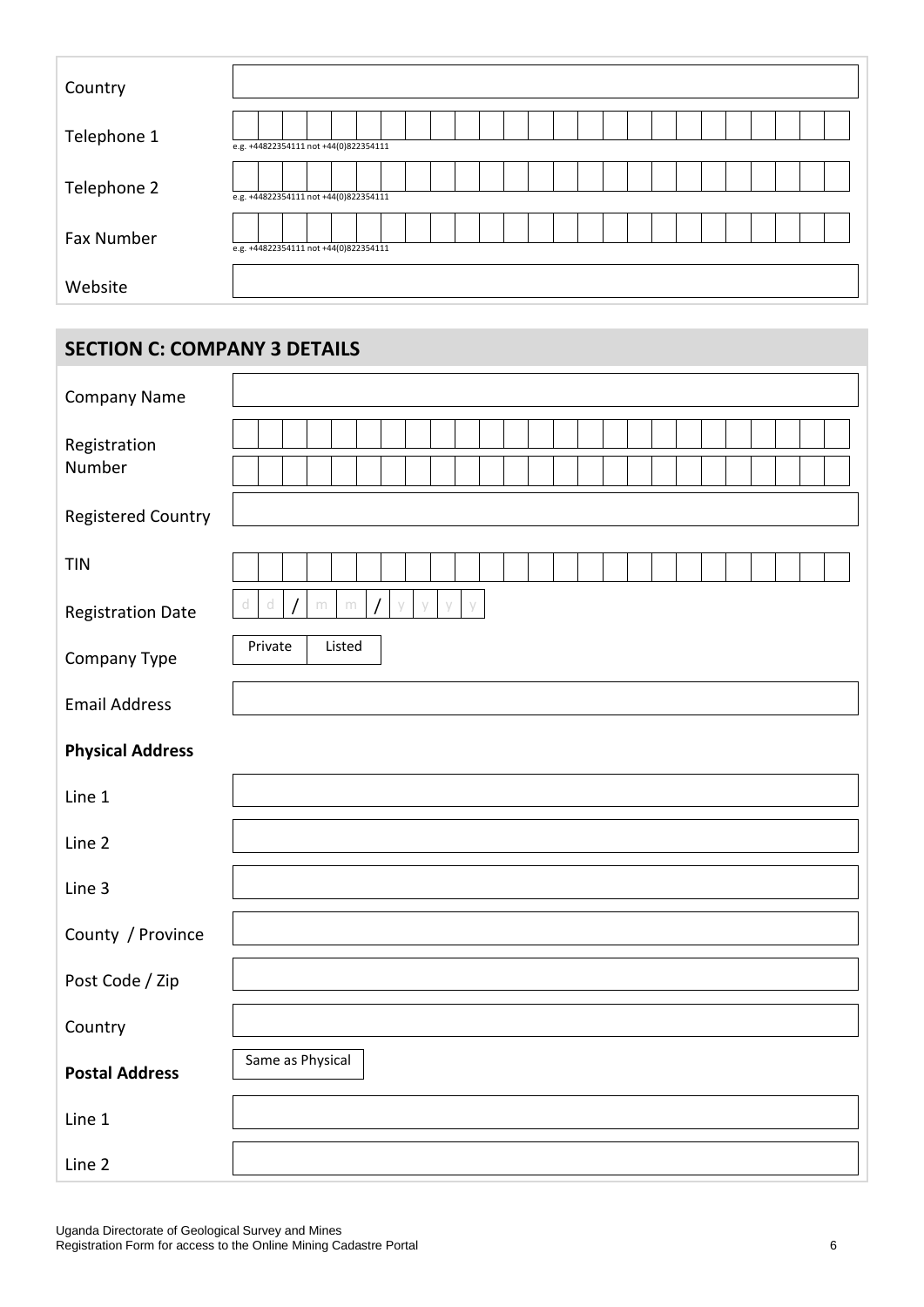| Line 3            |                                       |  |  |  |  |  |  |  |  |  |  |  |
|-------------------|---------------------------------------|--|--|--|--|--|--|--|--|--|--|--|
| County / Province |                                       |  |  |  |  |  |  |  |  |  |  |  |
| Post Code / Zip   |                                       |  |  |  |  |  |  |  |  |  |  |  |
| Country           |                                       |  |  |  |  |  |  |  |  |  |  |  |
| Telephone 1       | e.g. +44822354111 not +44(0)822354111 |  |  |  |  |  |  |  |  |  |  |  |
| Telephone 2       | e.g. +44822354111 not +44(0)822354111 |  |  |  |  |  |  |  |  |  |  |  |
| <b>Fax Number</b> | e.g. +44822354111 not +44(0)822354111 |  |  |  |  |  |  |  |  |  |  |  |
| Website           |                                       |  |  |  |  |  |  |  |  |  |  |  |

## **SECTION D: PERSON 2 DETAILS**

| Surname                |  |
|------------------------|--|
| <b>First Names</b>     |  |
| <b>Identity Number</b> |  |
| <b>TIN</b>             |  |
| <b>Email Address</b>   |  |
| Address Line 1         |  |
| Address Line 2         |  |
| Province               |  |
| Post Code / Zip        |  |
| Country                |  |
| Postal Line 1          |  |
| Postal Line 2          |  |
| Telephone              |  |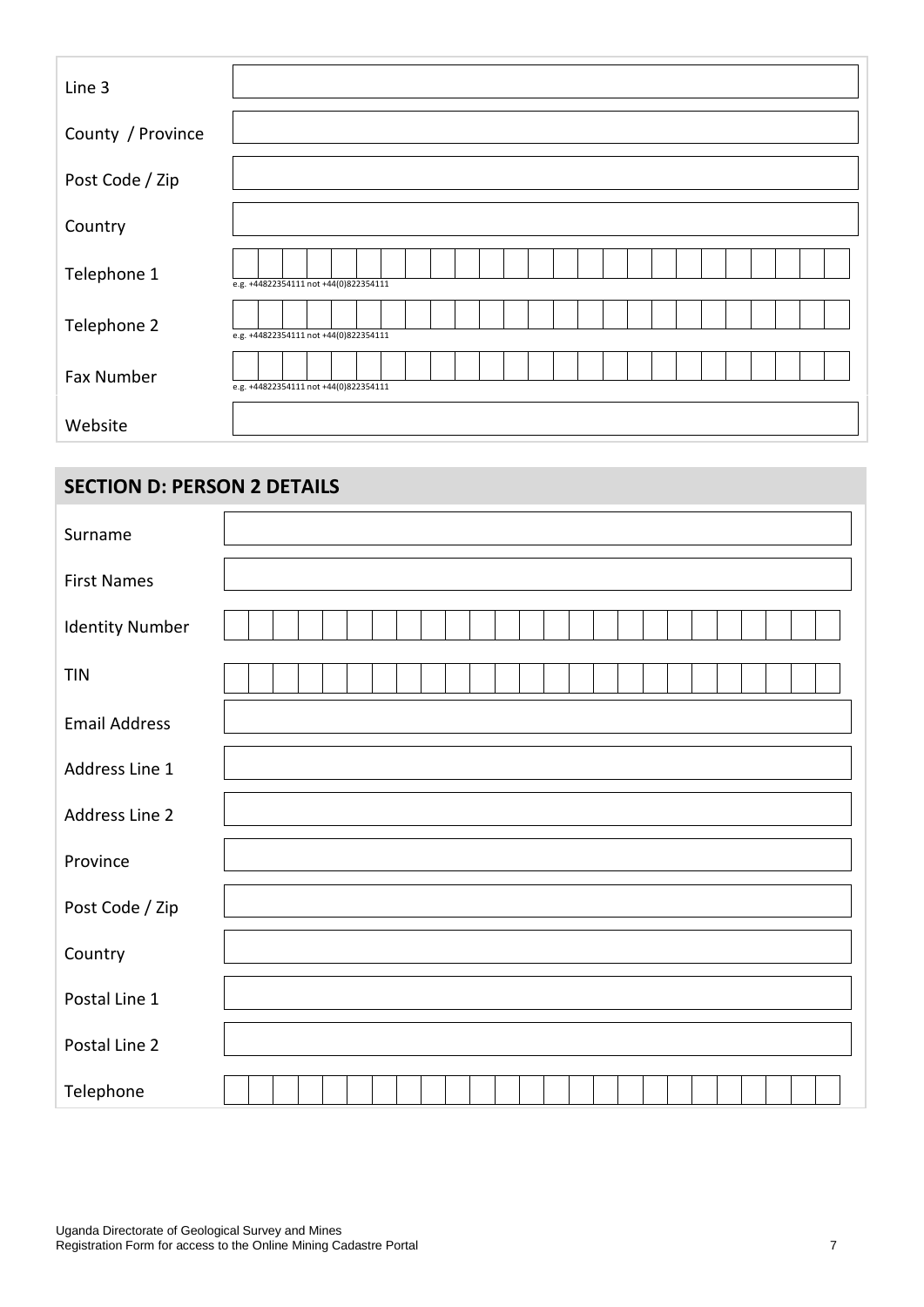## **SECTION D: PERSON 3 DETAILS**

| Surname                |  |
|------------------------|--|
| <b>First Names</b>     |  |
| <b>Identity Number</b> |  |
| <b>TIN</b>             |  |
| <b>Email Address</b>   |  |
| Address Line 1         |  |
| Address Line 2         |  |
| Province               |  |
| Post Code / Zip        |  |
| Country                |  |
| Postal Line 1          |  |
| Postal Line 2          |  |
| Telephone              |  |

## **SECTION E: TERMS OF USE**

**I confirm that all information provided is correct**

**I agree to the Terms of Use and Privacy Statement of the Mining Cadastre Portal**

#### D D / MM / YYYY

Signed by

Date **Location** 

### **SUBMISSION and VERIFICATION DECLARATION**

*This section must be completed in the receiving office, on handover of the registration forms and documents and after verification of any existing mineral rights, by the licensing officer in the presence of the applicant.*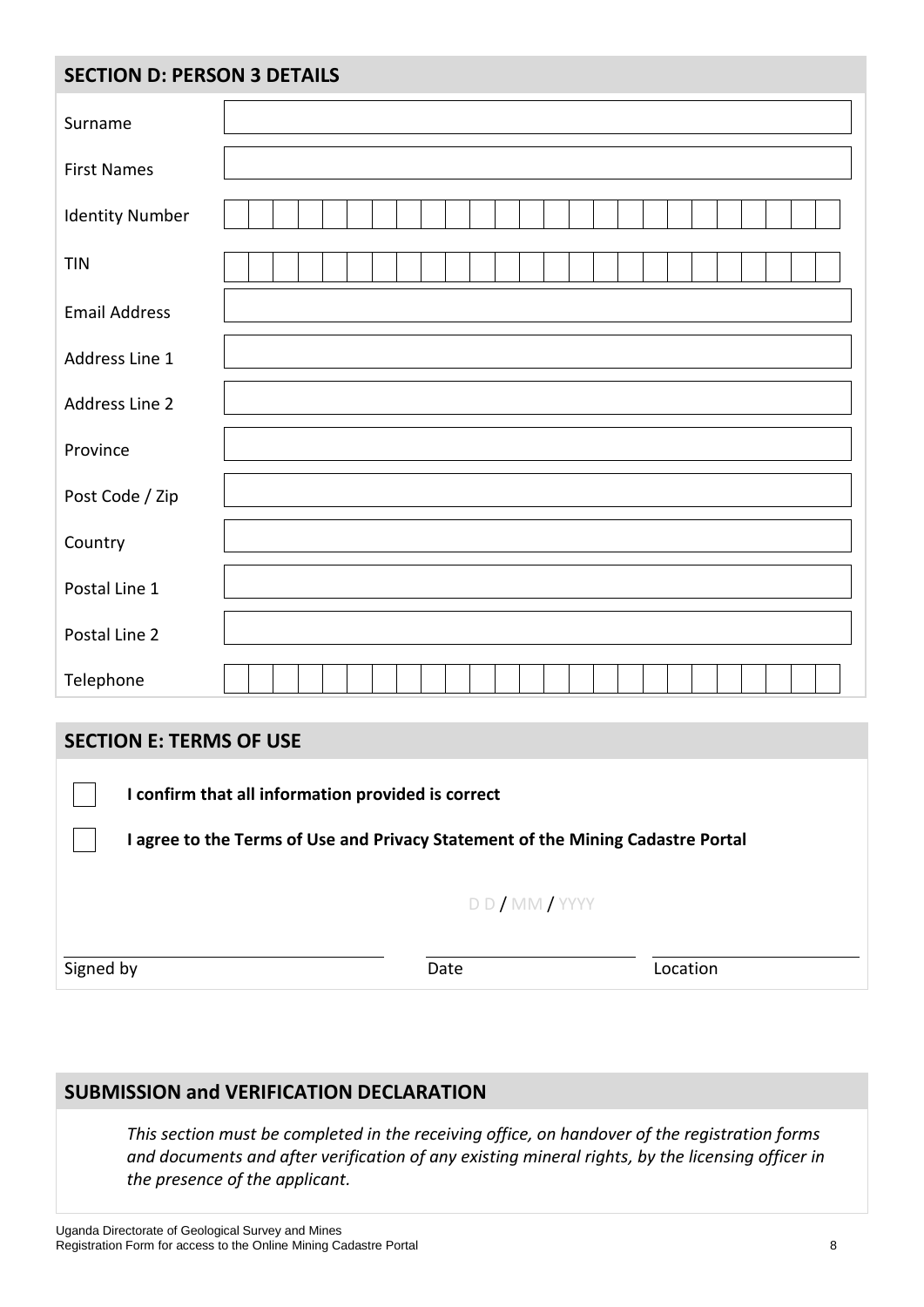| I confirm that all documents have been received in good order. |                    |          |  |  |  |  |  |  |  |  |  |  |
|----------------------------------------------------------------|--------------------|----------|--|--|--|--|--|--|--|--|--|--|
| DD/MM/YYY                                                      |                    |          |  |  |  |  |  |  |  |  |  |  |
| Signed by Licensing Officer                                    | Date<br>DD/MM/YYYY | Location |  |  |  |  |  |  |  |  |  |  |
| Witnessed by Applicant for Registration                        | Date               | Location |  |  |  |  |  |  |  |  |  |  |

## **FOR OFFICIAL USE ONLY**

| Yes<br>No | <b>User added to Mining Cadastre Portal</b>     |           |          |  |  |  |  |  |
|-----------|-------------------------------------------------|-----------|----------|--|--|--|--|--|
| Yes<br>No | User given access to requested Company / Person |           |          |  |  |  |  |  |
|           | <b>Comments</b>                                 |           |          |  |  |  |  |  |
|           |                                                 |           |          |  |  |  |  |  |
|           |                                                 |           |          |  |  |  |  |  |
|           |                                                 | DD/MM/YYY |          |  |  |  |  |  |
|           | Signed by Cadastre Officer                      | Date      | Location |  |  |  |  |  |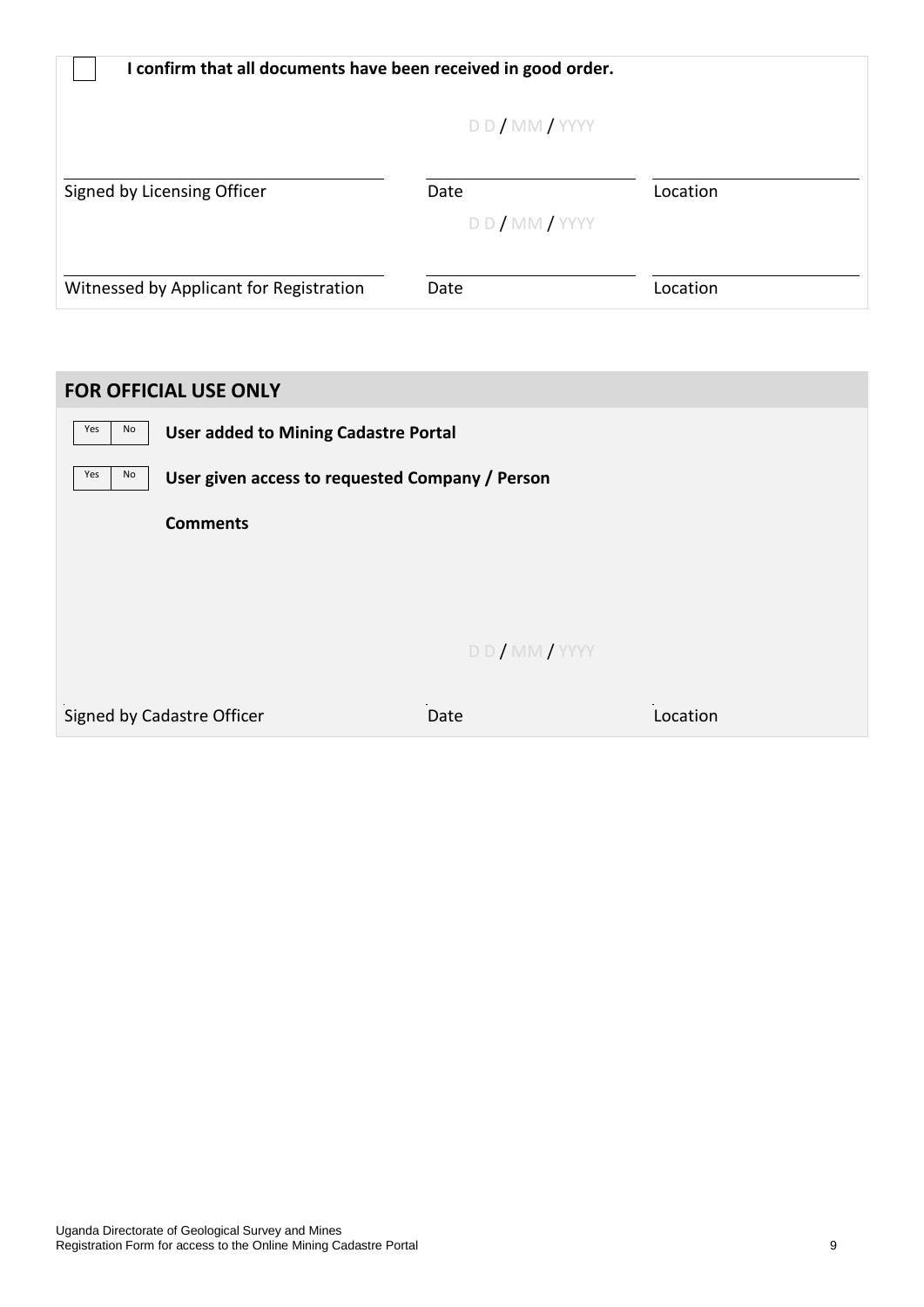

### **ADDENDUM FORM A: ADDITIONAL USER REGISTRATION**

#### **SECTION A: PURPOSE OF REGISTRATION**

#### **Application as an additional user of the Mining Cadastre Portal on behalf of a company or person, either as an employee or agent of that Company**

*Complete sections B, C Please provide:*

- *Proof of identity (passport or ID card)*
- *If a Company*
	- o *Proof of company registration (certificate of incorporation)*
	- o *Signed letter of authority (Power of Attorney) to use the Mining Cadastre Portal on behalf of the Company*
	- o *TIN*
- *If a Person*
	- o *Personal identity (passport or ID card)*
	- o *Identity of person being represented (passport or ID card)*
	- o *Signed letter of authority (Power of Attorney) to use the Mining Cadastre Portal on behalf of the person*
	- o *TIN*

#### **This addendum and associated documents must be submitted along with this form to your nearest Regional Mining Cadastre office.**

Further information is available on the portal website, **dgsmportal.minerals.go.ug Any queries may be submitted by email to** *dgsm@minerals.go.ug*

#### **SECTION B: DETAILS FOR THE AUTHORISED USER**

| Surname                                                          |                                       |  |    |  |    |  |      |  |     |  |       |  |  |  |  |  |
|------------------------------------------------------------------|---------------------------------------|--|----|--|----|--|------|--|-----|--|-------|--|--|--|--|--|
| <b>First Names</b>                                               |                                       |  |    |  |    |  |      |  |     |  |       |  |  |  |  |  |
| <b>Email Address</b><br>(used for login and email notifications) |                                       |  |    |  |    |  |      |  |     |  |       |  |  |  |  |  |
| Mobile Number<br>(used for SMS notifications)                    | e.g. +44822354111 not +44(0)822354111 |  |    |  |    |  |      |  |     |  |       |  |  |  |  |  |
| Title                                                            | Mr<br><b>Mrs</b>                      |  | Ms |  | Dr |  | Prof |  | Hon |  | Other |  |  |  |  |  |
| <b>Identity Number</b>                                           | and $/$ or                            |  |    |  |    |  |      |  |     |  |       |  |  |  |  |  |
| Passport Number                                                  |                                       |  |    |  |    |  |      |  |     |  |       |  |  |  |  |  |

Uganda Directorate of Geological Survey and Mines Registration Form for access to the Online Mining Cadastre Portal 10<br>
10